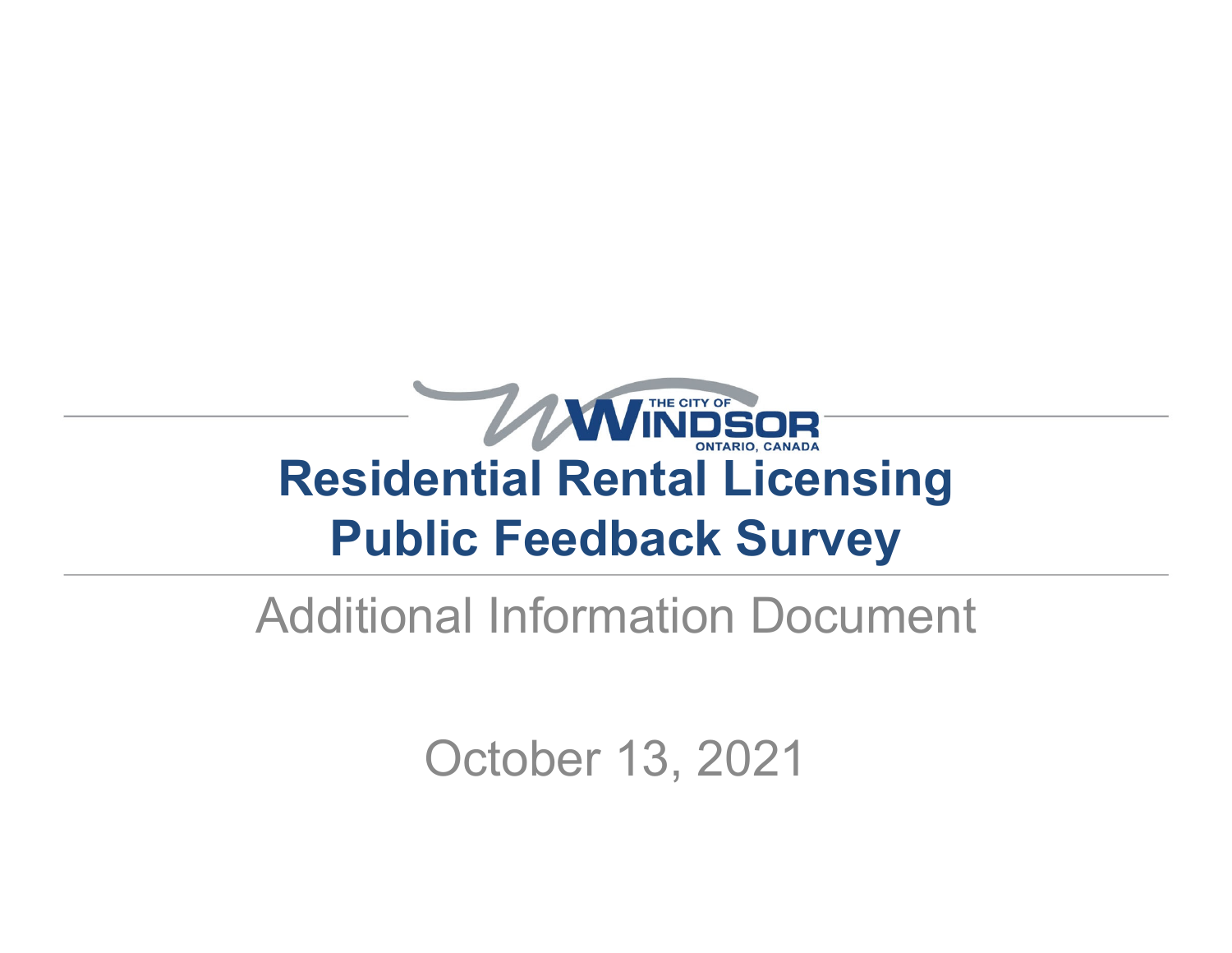#### **Why license residential rentals?**

- Bring more properties into compliance with applicable laws and safety regulations
- • Support and enhance existing enforcement mechanisms
- Improve, understand and preserve Windsor's existing rental housing stock

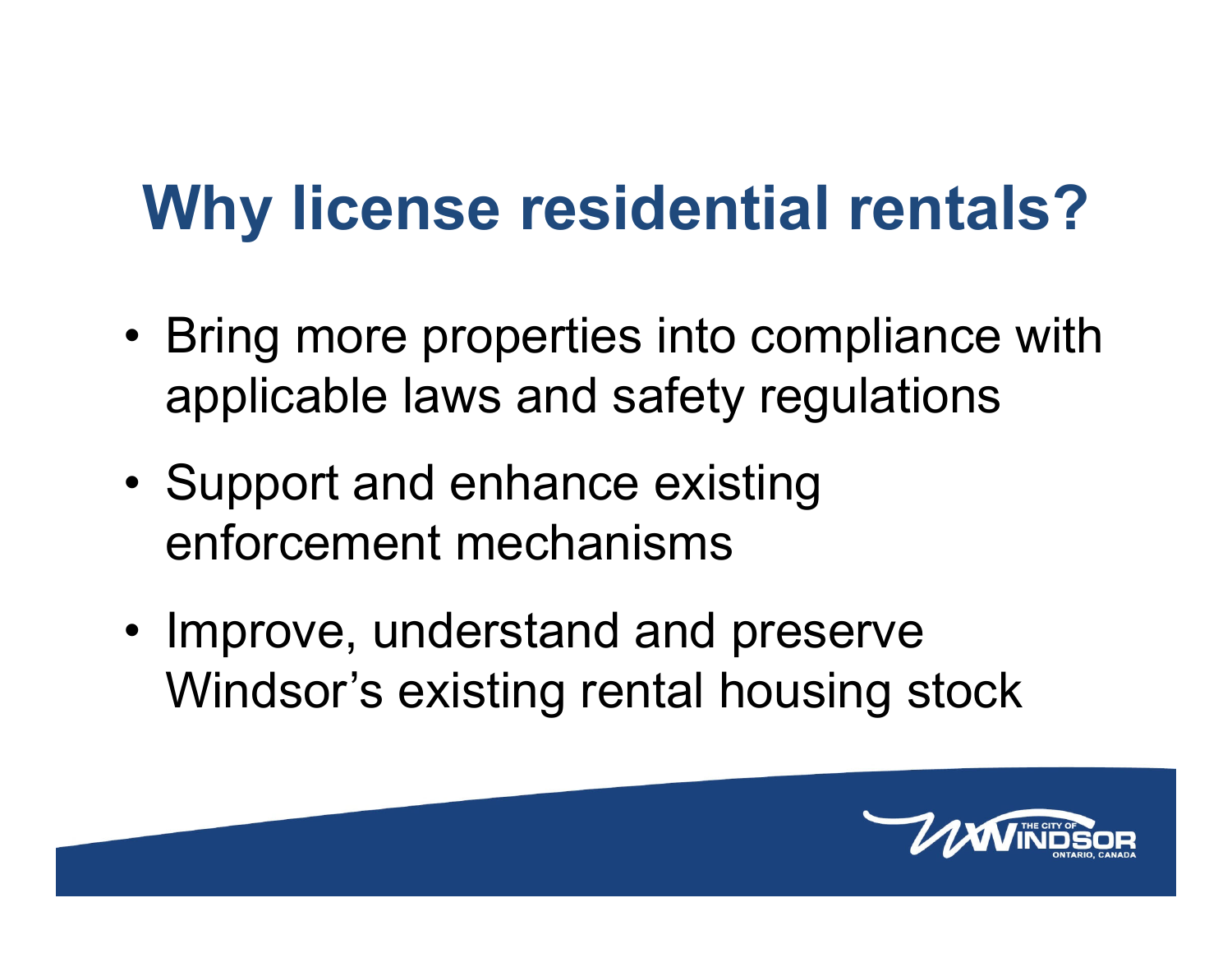## **Issues with residential rentals**

- Structural and safety issues
	- –Building Code (alterations without a permit)
	- –Property Standards (repairs, overcrowding)
	- –Fire Code (alarms, extinguishers)
- Neighbourly issues
	- –Exterior property maintenance (lawns, snow)
	- –Garbage preparation (bags, furniture)
	- –Noise complaints

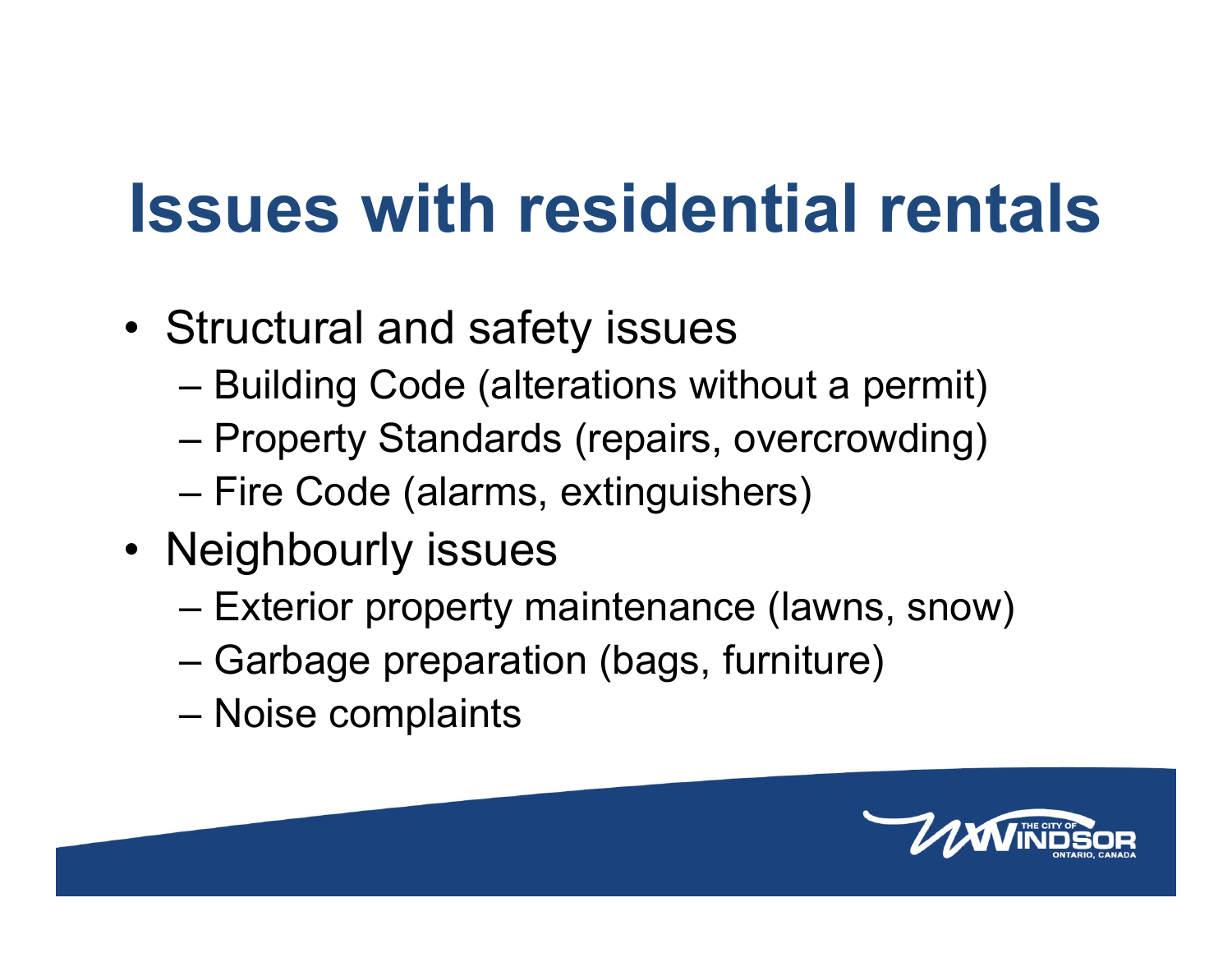# **What could licensing do?**

- •Secure owner consent to inspect units
- Confirm owner and local contact info
- •Document the City's rental housing stock
- •Reduce illegal and unsafe units
- • Improve accountability for tenants and landlords

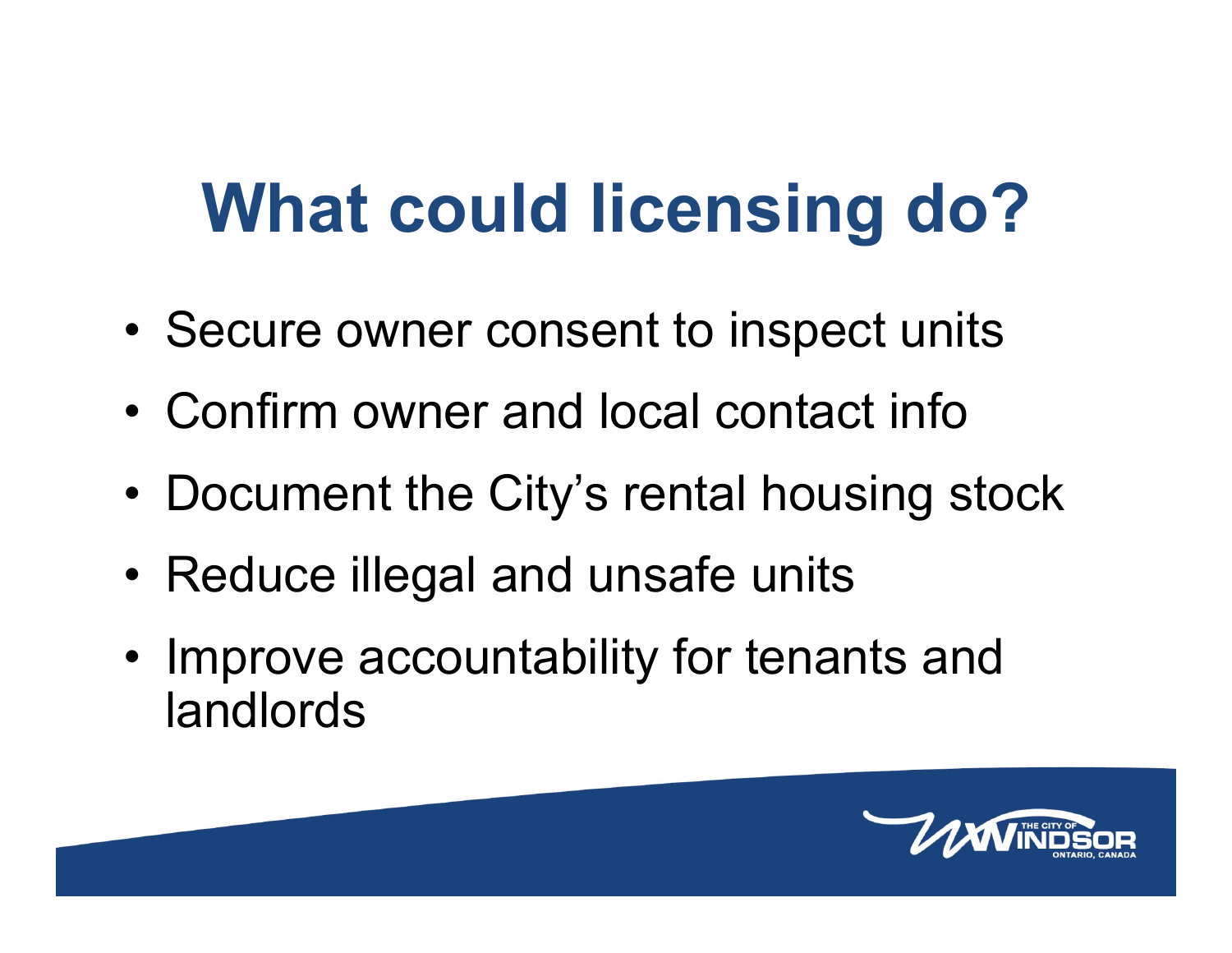# **Advantages of licensing**

- •Proactive instead of complaint-based
- Documents issues and ensures repairs
- •Encourages compliance with Codes
- •Discourages "absentee landlords"
- • Improves enforcement performance –Faster responses, more efficient inspections
- More accurate data about housing stocks

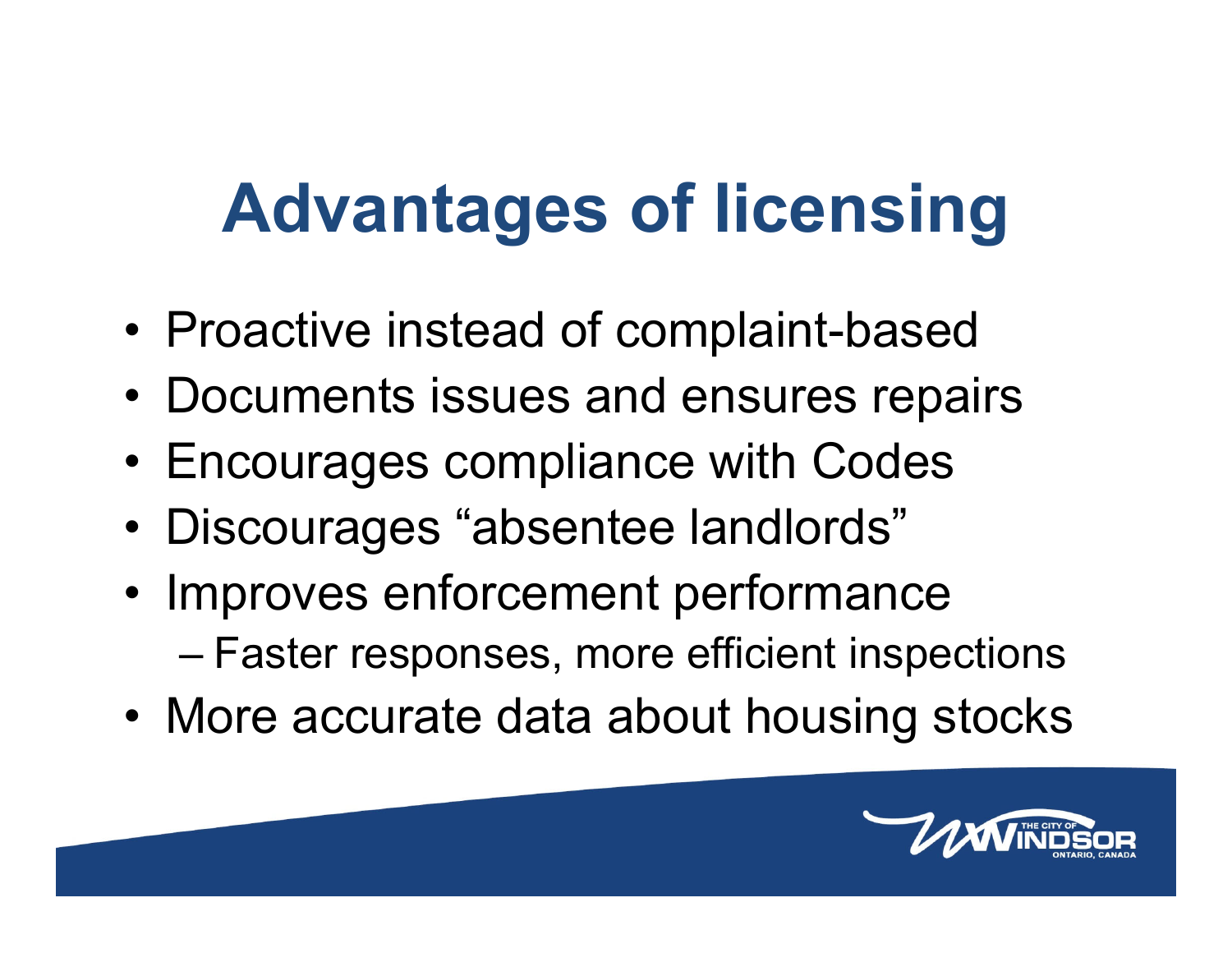# **Limitations of licensing**

- Does not address behavioural issues
- •Licensing fees can add to housing costs
- • Court or Tribunal timelines / jurisdiction
	- –Court processes can move slowly
	- – Discriminatory by-law provisions can be challenged and/or struck down
	- –Only LTB can order an eviction

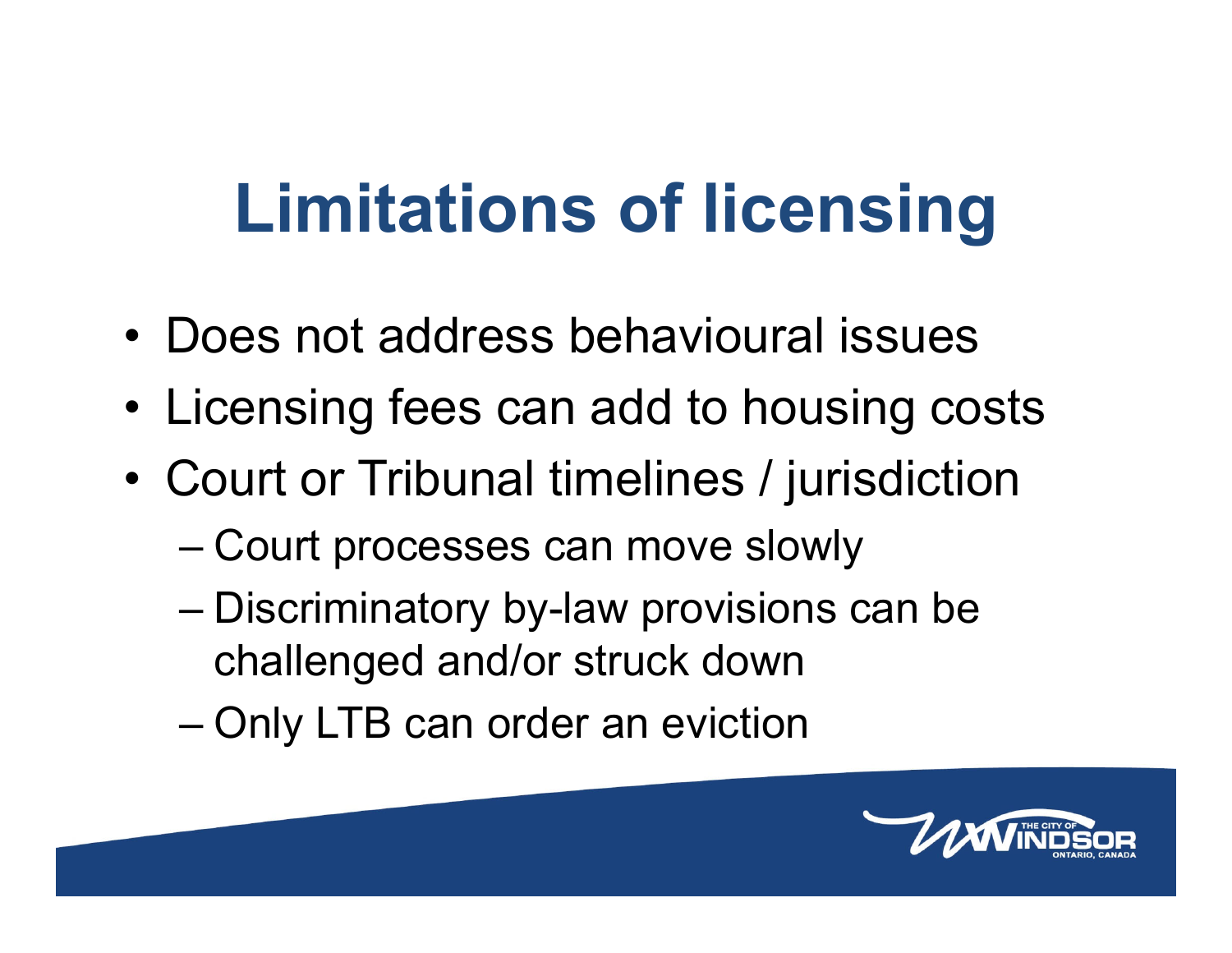# **Survey design considerations**

- Evaluated existing reports and research
- Reviewed approaches taken by other municipalities in Ontario
- • Considered harmonization with by-laws, provincial legislation and regulations
- • Aligned question design with Statistics Canada demographic data standards

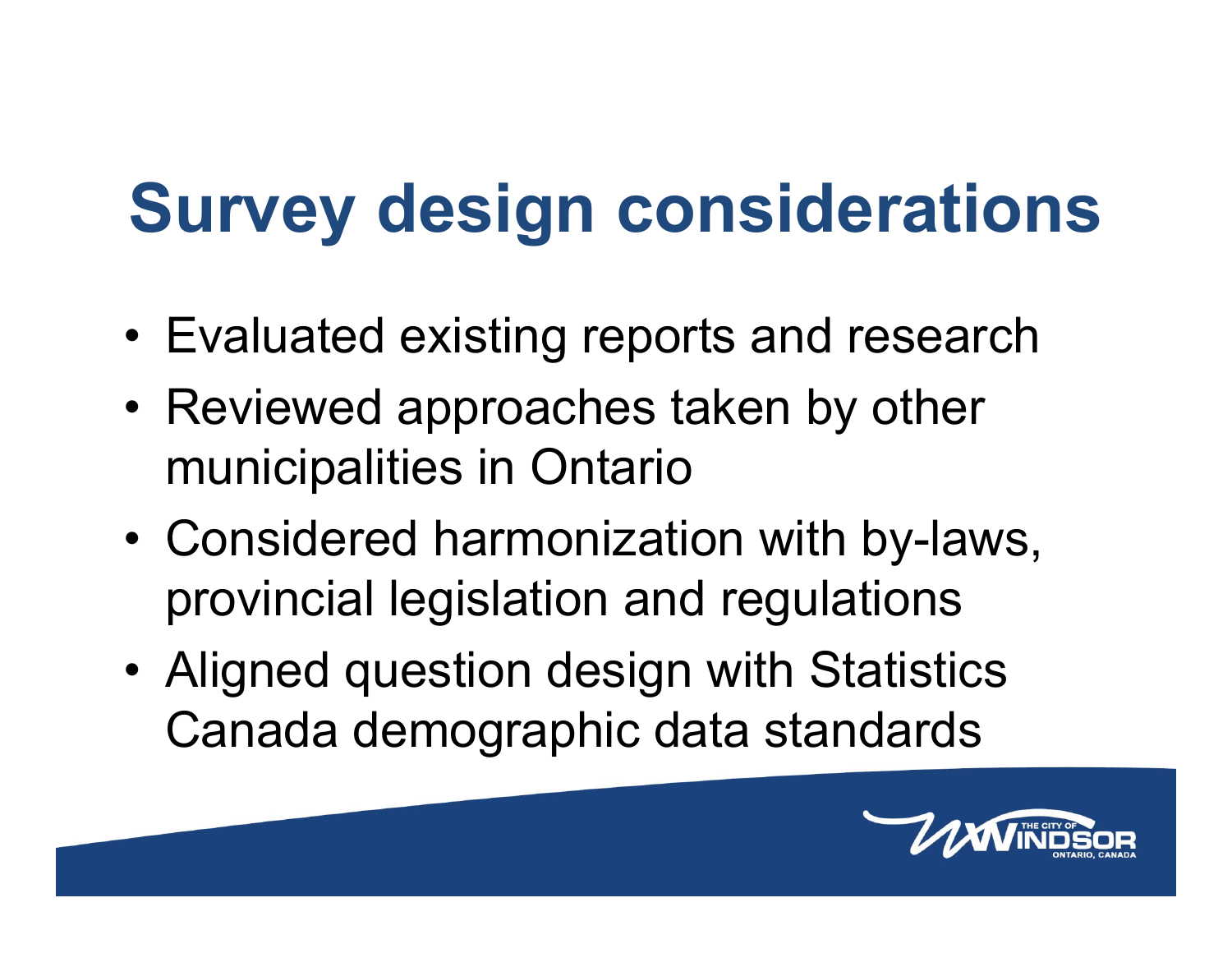# **Pilot study scope**

#### **Includes:**

- Dwellings in Wards 1 and 2
- $\bullet$ Dwellings with 1 to 4 units

#### **Excludes:**

- Owner-occupied dwelling units
- $\bullet$ Lodging houses (Class 1 and 2)
- Short-term rentals
- Already regulated housing (social housing, long term care)

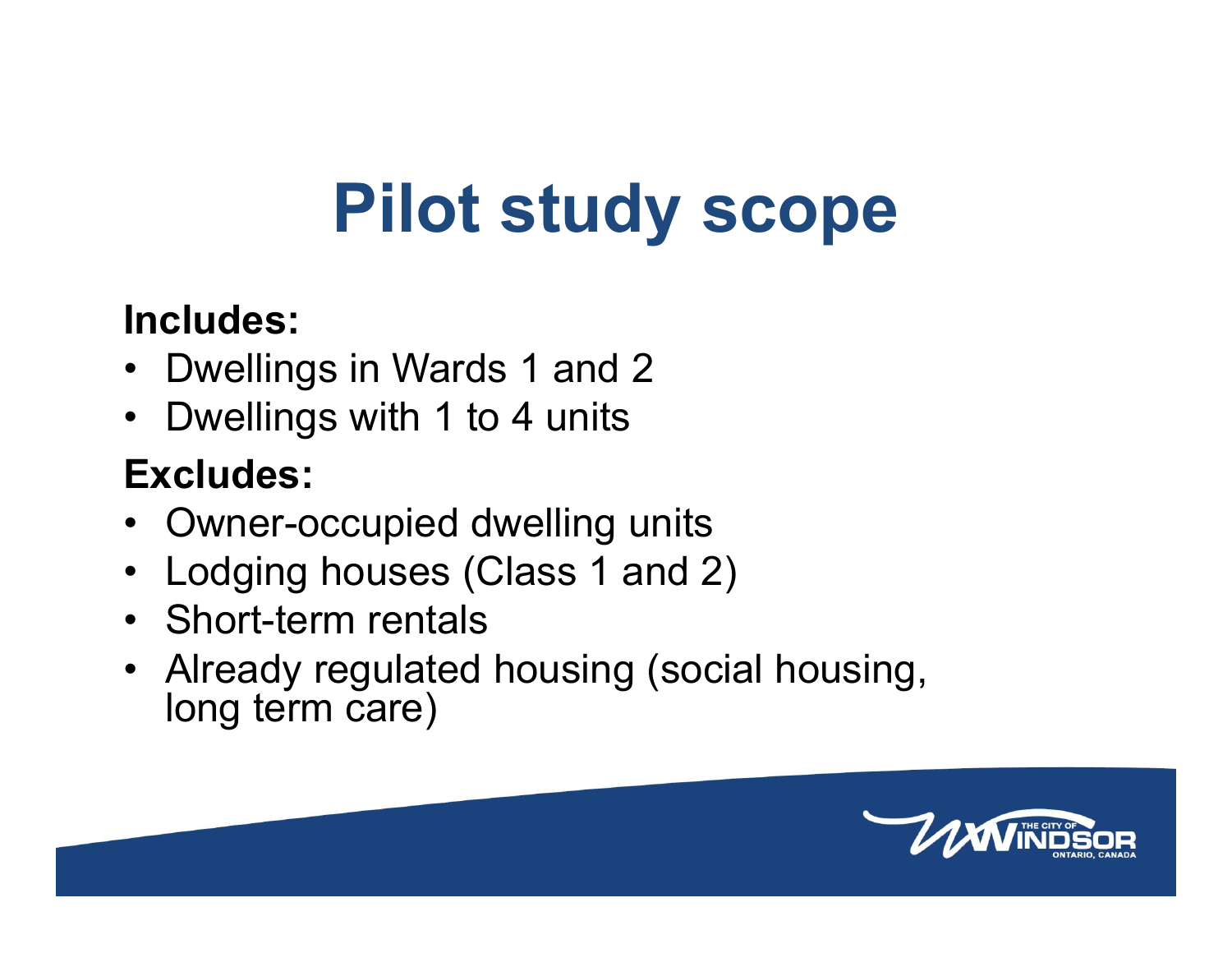### **Pilot study area**



![](_page_8_Picture_2.jpeg)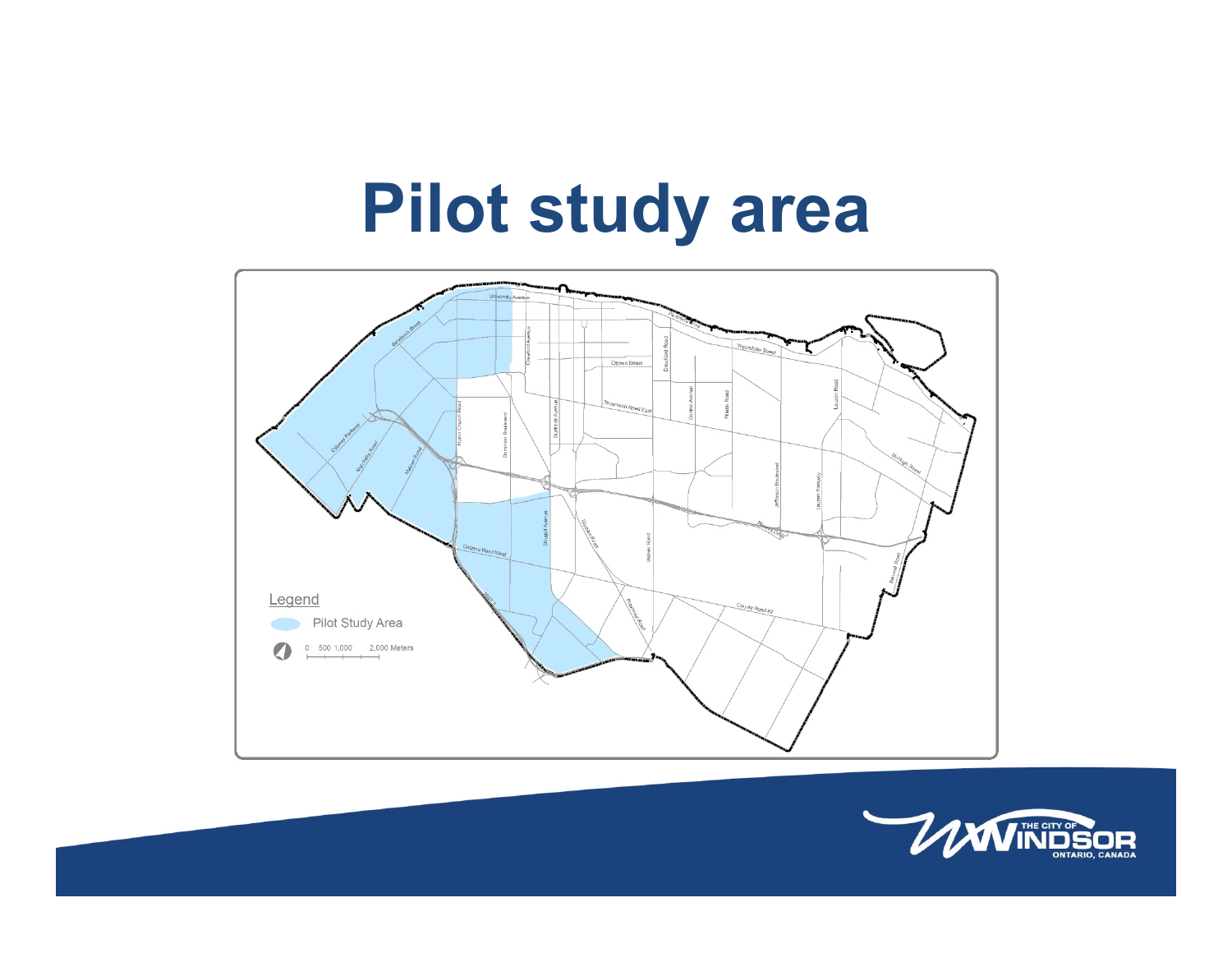### **Measuring success**

- Fewer noise, garbage, yard complaints –Improved voluntary compliance
- • Improved level of property standards –Fewer properties with major, minor defects
- Reduced rates of enforcement escalation– More resolutions without court involvement

![](_page_9_Picture_4.jpeg)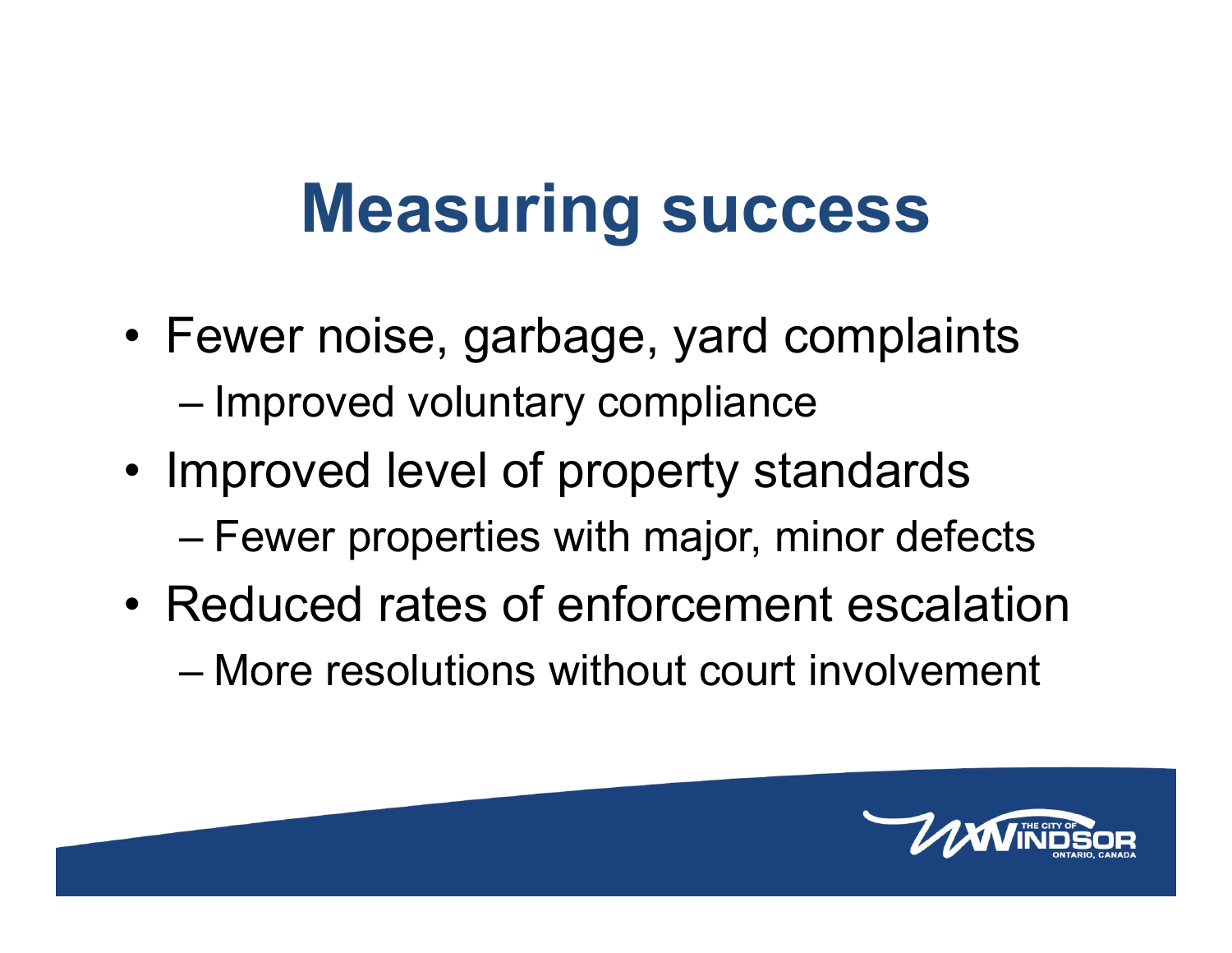#### **Licensing in other municipalities**

|                | Deed | Corporate Info | <b>Insurance</b><br>៲៵<br>Proof | <b>Criminal Check</b> | Plan<br>Floor | Plan<br>Site | Plan<br>ance<br>Garbage<br><b>Mainten</b> | Plan<br>Parking | Cert.<br>⋖<br>$\tilde{a}$ | Self-certification<br>checklist | Plan<br>Safety<br>Fire | Certificate<br><b>Building</b> | Certificate<br>Safety<br>Fire | Certificate<br>Zoning | <b>Statement</b><br>Sworn | <b>Local Contact</b> |
|----------------|------|----------------|---------------------------------|-----------------------|---------------|--------------|-------------------------------------------|-----------------|---------------------------|---------------------------------|------------------------|--------------------------------|-------------------------------|-----------------------|---------------------------|----------------------|
| Hamilton       | I    |                |                                 |                       | I             |              |                                           |                 |                           |                                 |                        |                                | ļ                             | Ч                     |                           |                      |
| London         | Ī    |                | Ī                               |                       | Ţ             |              |                                           |                 |                           |                                 |                        | X                              | ļ                             | X                     | *                         |                      |
| N. Bay         | ļ    |                | ļ                               |                       | ļ             |              |                                           |                 |                           |                                 |                        |                                |                               |                       |                           |                      |
| Oshawa         | ļ    | и              | I                               |                       | I             |              |                                           | н               |                           |                                 |                        |                                | ļ                             | X                     |                           |                      |
| <b>Thorold</b> | ļ    |                | I                               |                       | ļ             |              |                                           |                 |                           |                                 |                        |                                |                               |                       |                           |                      |
| Waterloo       | ļ    | и              | X                               |                       |               |              |                                           |                 |                           |                                 |                        |                                | X                             |                       |                           |                      |

= Required to submit with application **!**

- $\boldsymbol{\mathsf{X}}$  = Required to declare, but no submission or inspection required
- = May be requested at the licence issuer's discretion **\***

![](_page_10_Picture_5.jpeg)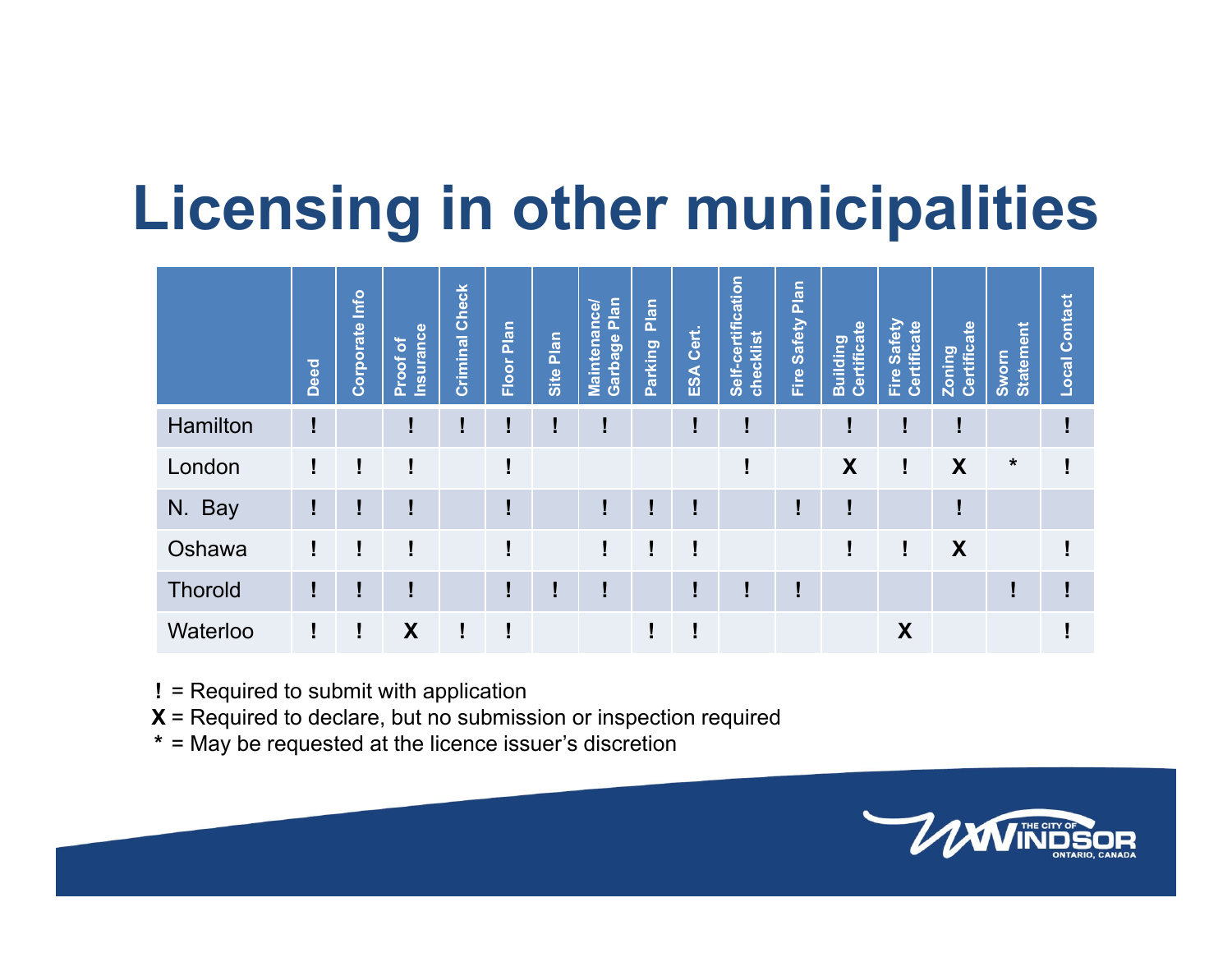# **Application requirements**

- $\bullet$  Owner(s) contact information
	- Name, address, phone, email
	- –Local agent information
	- Partnership or Corporate Info
- $\bullet$ Proof of appropriate insurance
- •Criminal record check
- $\bullet$  Fire safety plan
	- Exits
	- Smoke Alarms / CO Detectors
- •Maintenance plan
- • Building site plan
	- –Parking spots
	- –Garbage storage
- • Unit floor plan
	- –Number of bedrooms
	- Max number of occupants
- • By-law awareness declaration
	- –Garbage Prep B/L
	- –Property Standards B/L
	- –Dirty Yard B/L
	- –Noise B/L

![](_page_11_Picture_22.jpeg)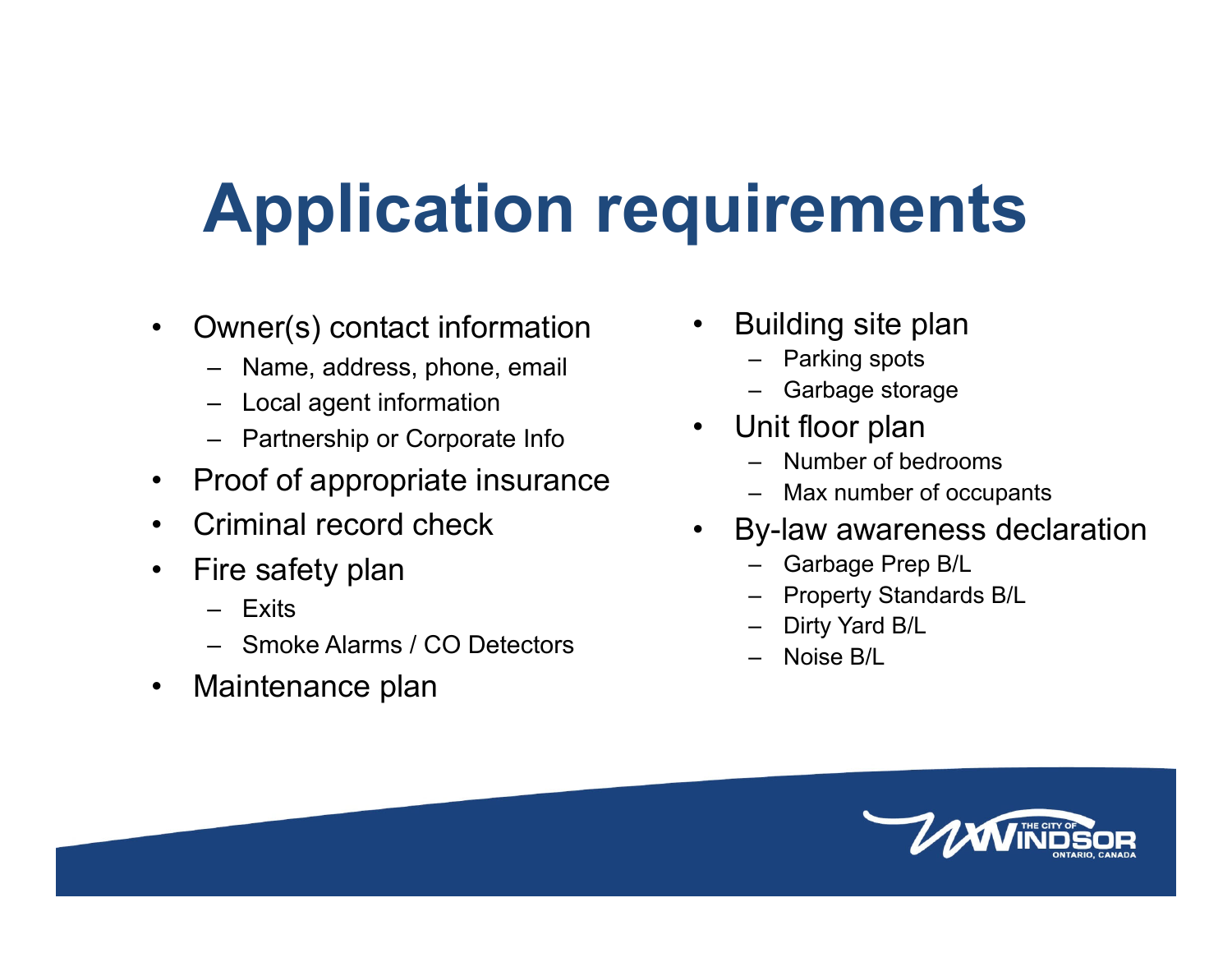# **Licence disqualifiers**

- Failure to meet zoning requirements
- • Failure to meet Building or Fire Code Egress, minimum heights, minimum areas
- • Criminal, statutory or regulatory conviction related to rental property management

–After by-law effect date

![](_page_12_Picture_5.jpeg)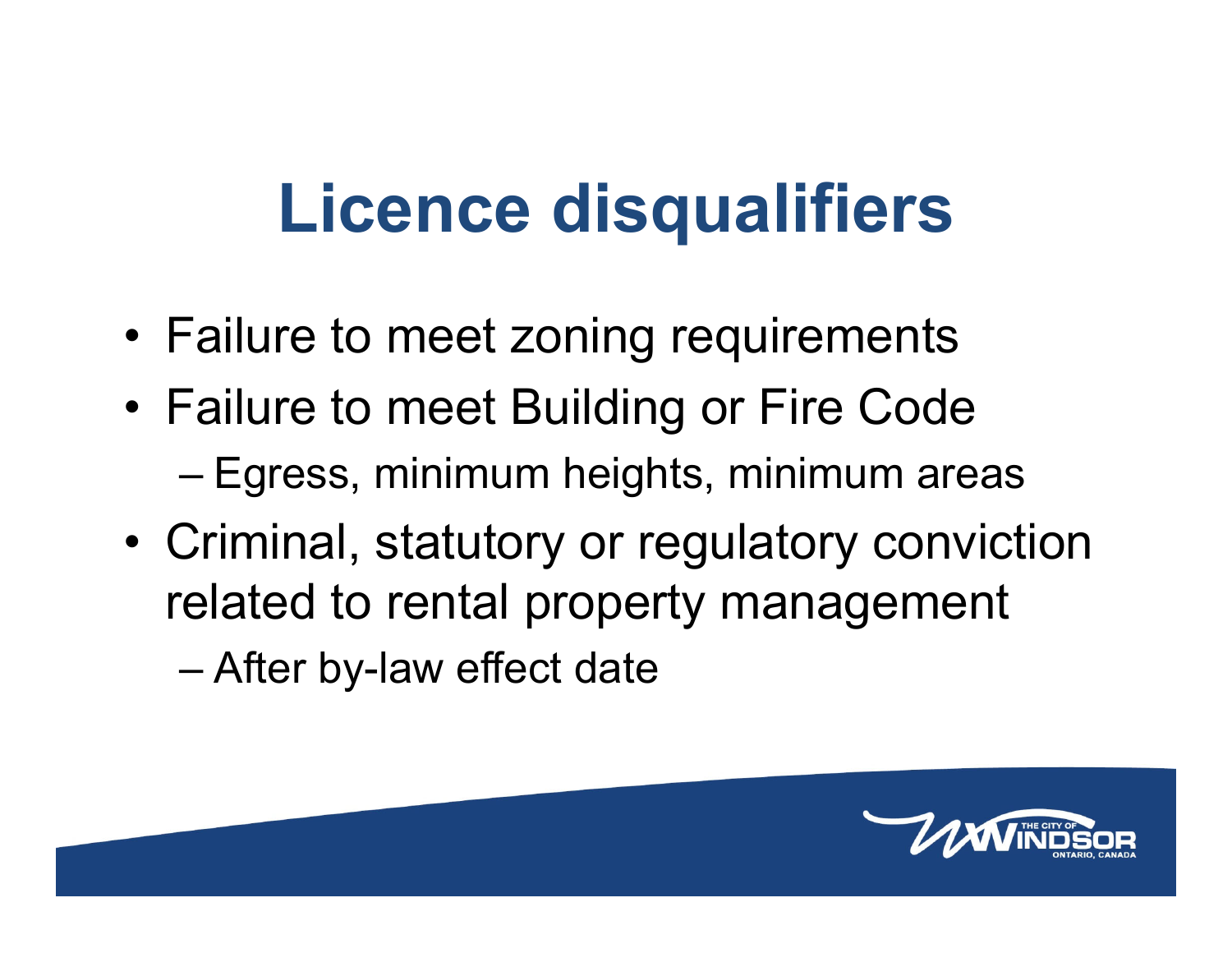### **Licence fee breakdown**

| <b>Line Item</b>                  | <b>Cost</b>      |
|-----------------------------------|------------------|
| Administration                    | \$111.80         |
| Zoning Inspection                 | \$41.00          |
| <b>Building Inspection</b>        | \$83.70          |
| Fire Inspection                   | \$300.00         |
| Enforcement                       | \$23.94          |
| <b>Office Expense Overhead</b>    | \$21.95          |
| <b>Corporate Support Overhead</b> | \$33.15          |
| <b>Total per licence fee</b>      | \$615.54 (\$616) |

![](_page_13_Picture_2.jpeg)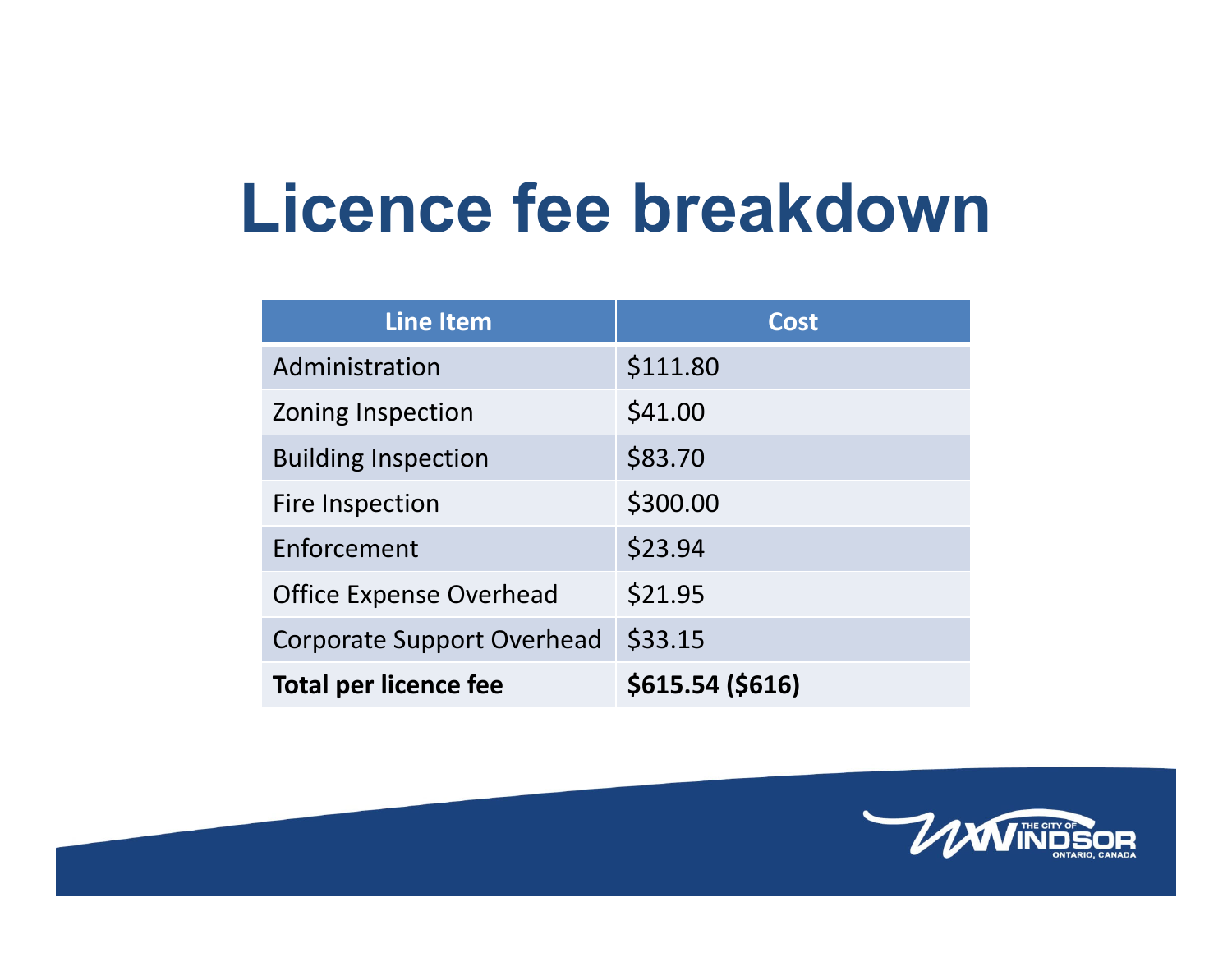# **Licence maintenance**

- Property standards inspection
- Fire safety inspection
- Required to post:
	- Issued licence
	- Maximum occupancy
	- –Owner and agent contact info
	- Site, Floor, Fire Safety, Maintenance Plans
	- Information Plaque
		- Rights and Obligations of tenants and landlords
		- Contact info for 311, LTB, Legal Aid

![](_page_14_Picture_11.jpeg)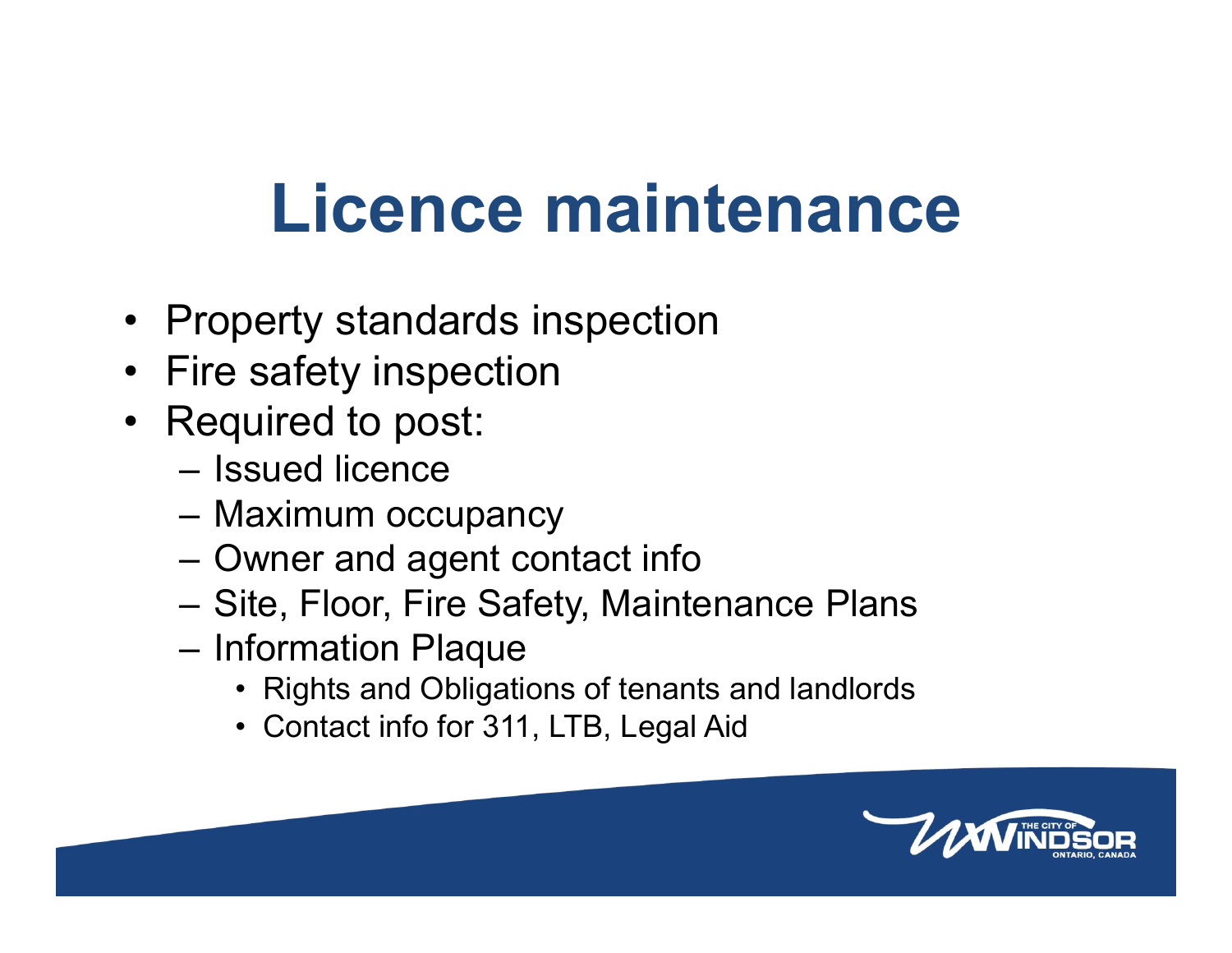### **Enforcement processes**

- Potential unlicensed rental identified
	- Owner address vs. property address
	- –Complaints from tenants, residents
	- Advertisements
- By-law Enforcement investigates
- Officer orders the owner to secure a licence
	- Owner complies; or,
	- Ticketing (\$750)
	- –Charges filed, which may lead to penalties
	- **Injunctions**

![](_page_15_Picture_11.jpeg)